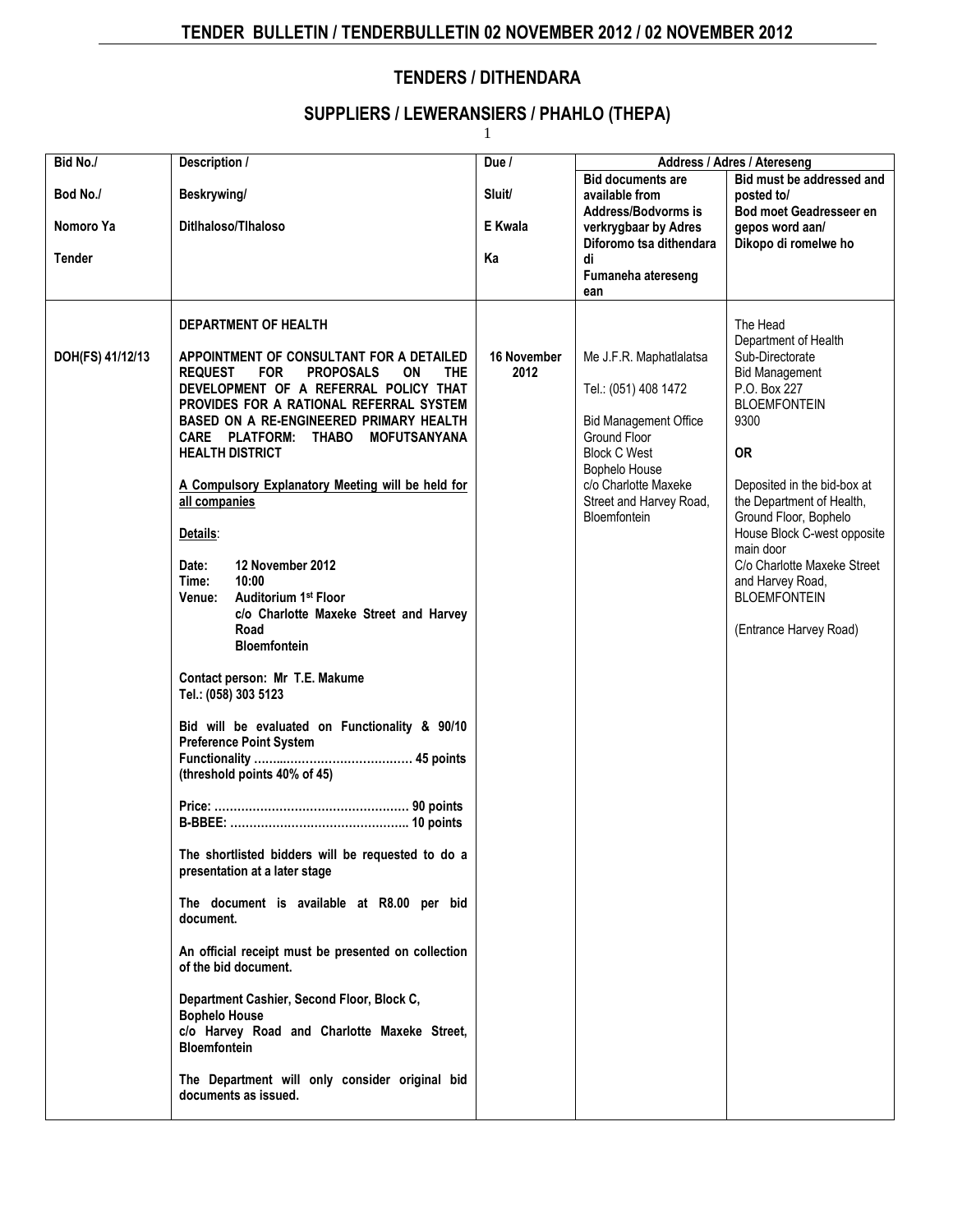#### **TENDERS / DITHENDARA**

#### **SUPPLIERS / LEWERANSIERS / PHAHLO (THEPA)**

2

| Bid No./         | Description /                                                                                                                                                                                                                                                                                                                                                                                                                                                                                                                                                                                                                                                                                                                                                                                                                                                                                                                                                                                                                                                                                                                                                                                                                                                                                           | Due /                      | Address / Adres / Atereseng                                                                                                                                                                                |                                                                                                                                                                                                                                                                                                                                                                               |
|------------------|---------------------------------------------------------------------------------------------------------------------------------------------------------------------------------------------------------------------------------------------------------------------------------------------------------------------------------------------------------------------------------------------------------------------------------------------------------------------------------------------------------------------------------------------------------------------------------------------------------------------------------------------------------------------------------------------------------------------------------------------------------------------------------------------------------------------------------------------------------------------------------------------------------------------------------------------------------------------------------------------------------------------------------------------------------------------------------------------------------------------------------------------------------------------------------------------------------------------------------------------------------------------------------------------------------|----------------------------|------------------------------------------------------------------------------------------------------------------------------------------------------------------------------------------------------------|-------------------------------------------------------------------------------------------------------------------------------------------------------------------------------------------------------------------------------------------------------------------------------------------------------------------------------------------------------------------------------|
| Bod No./         | Beskrywing/                                                                                                                                                                                                                                                                                                                                                                                                                                                                                                                                                                                                                                                                                                                                                                                                                                                                                                                                                                                                                                                                                                                                                                                                                                                                                             | Sluit/                     | <b>Bid documents are</b><br>available from<br><b>Address/Bodvorms is</b>                                                                                                                                   | Bid must be addressed and<br>posted to/<br><b>Bod moet Geadresseer en</b>                                                                                                                                                                                                                                                                                                     |
| Nomoro Ya        | Ditlhaloso/Tlhaloso                                                                                                                                                                                                                                                                                                                                                                                                                                                                                                                                                                                                                                                                                                                                                                                                                                                                                                                                                                                                                                                                                                                                                                                                                                                                                     | E Kwala                    | verkrygbaar by Adres<br>Diforomo tsa dithendara                                                                                                                                                            | gepos word aan/<br>Dikopo di romelwe ho                                                                                                                                                                                                                                                                                                                                       |
| <b>Tender</b>    |                                                                                                                                                                                                                                                                                                                                                                                                                                                                                                                                                                                                                                                                                                                                                                                                                                                                                                                                                                                                                                                                                                                                                                                                                                                                                                         | Ka                         | di<br>Fumaneha atereseng<br>ean                                                                                                                                                                            |                                                                                                                                                                                                                                                                                                                                                                               |
| DOH(FS) 42/12/13 | DEPARTMENT OF HEALTH<br>APPOINTMENT OF CONSULTANT FOR A DETAILED<br><b>REQUEST FOR PROPOSALS ON SITUATIONAL AND</b><br>GAP ANALYSIS FOR THE RELATIONSHIP<br>BETWEEN ANNUAL PERFORMANCE<br>PLAN.<br>DISTRICT HEALTH PLAN AND DISTRICT HEALTH<br>EXPENDITURE REVIEW: THABA MOFUTSANYANA<br><b>HEALTH DISTRICT</b><br>A Compulsory Explanatory Meeting will be held for<br>all companies<br>Details:<br>12 November 2012<br>Date:<br>10:00<br>Time:<br><b>Auditorium 1st Floor</b><br>Venue:<br>c/o Charlotte Maxeke Street and Harvey<br>Road<br><b>Bloemfontein</b><br>Contact person: Mr T.E. Makume<br>Tel.: (058) 303 5123<br>will start promptly as scheduled.<br>Meeting<br>Information won't be repeated to latecomers.<br>Bid will be evaluated on Functionality & 90/10<br><b>Preference Point System</b><br>(threshold points 40% of 45)<br>The shortlisted bidders will be requested to do a<br>presentation at a later stage<br>The document is available at R8.00 per bid<br>document.<br>An official receipt must be presented on collection<br>of the bid document.<br>Department Cashier, Second Floor, Block C,<br><b>Bophelo House</b><br>c/o Harvey Road and Charlotte Maxeke Street,<br><b>Bloemfontein</b><br>The Department will only consider original bid<br>documents as issued. | <b>16 November</b><br>2012 | Me J.F.R. Maphatlalatsa<br>Tel.: (051) 408 1472<br><b>Bid Management Office</b><br>Ground Floor<br><b>Block C West</b><br>Bophelo House<br>c/o Charlotte Maxeke<br>Street and Harvey Road,<br>Bloemfontein | The Head<br>Department of Health<br>Sub-Directorate<br><b>Bid Management</b><br>P.O. Box 227<br><b>BLOEMFONTEIN</b><br>9300<br><b>OR</b><br>Deposited in the bid-box at<br>the Department of Health,<br>Ground Floor, Bophelo<br>House Block C-west opposite<br>main door<br>C/o Charlotte Maxeke Street<br>and Harvey Road,<br><b>BLOEMFONTEIN</b><br>(Entrance Harvey Road) |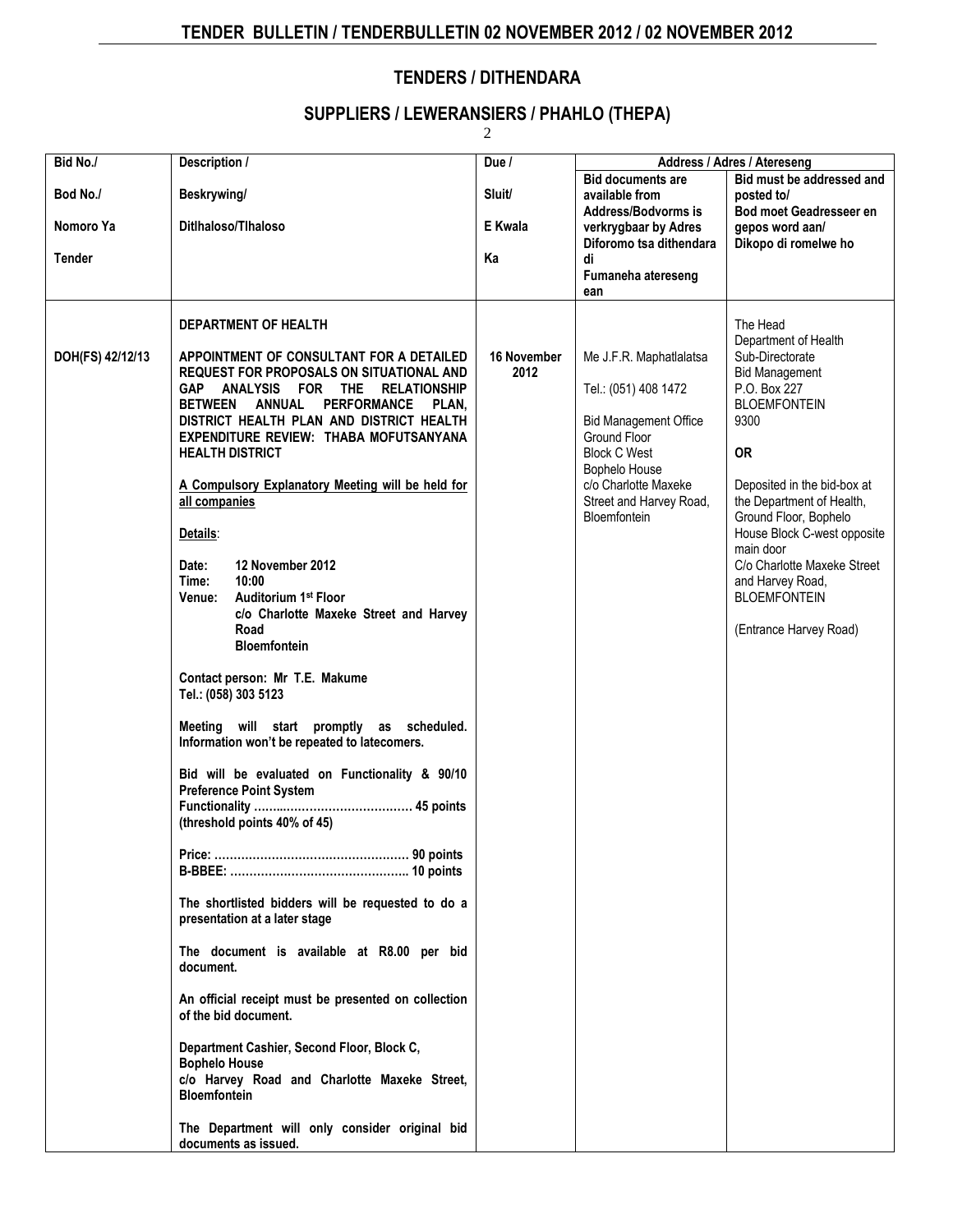#### **TENDERS / DITHENDARA**

#### **SUPPLIERS / LEWERANSIERS / PHAHLO (THEPA)**

3

#### **INVITATION TO BID**

**Bid No.: DARD/RFT 07/2012**: The [Department of Agriculture](http://www.greengazette.co.za/departments/agriculture) and Rural Development: Free State would like invite potential service providers for outsourced maintenance and repairs, relating to the 28 maintenance and repair disciplines indicated below, for a period of three (3) years. A pool of service providers will be appointed for each discipline and be used on a rotation basis. Most of the work will be carried out at Glen, however, we will also be maintaining our department's government-owned infrastructure and equipment at service delivery sites across the province.

| No.            | <b>Maintenance</b><br>discipline            | Some examples of maintenance and repair work                                                                                                                                                                                    | Emergency<br>(24/7) services<br>required | <b>Service</b><br>provider<br>requested to<br>carry a<br>minimum<br>range of<br>spares | Call-outs<br>to service<br>delivery<br>sites            | Certificate of<br>Compliance or<br>competence<br>required for<br>work completed |
|----------------|---------------------------------------------|---------------------------------------------------------------------------------------------------------------------------------------------------------------------------------------------------------------------------------|------------------------------------------|----------------------------------------------------------------------------------------|---------------------------------------------------------|---------------------------------------------------------------------------------|
| $\mathbf{1}$   | Low voltage<br>electricity                  | Power outages; DBs; Master Control Centres;<br>breakers; earth leakage; light fittings; light switches;<br>globes; plugs; card payment system; overhead<br>lines; street lights; mast lights; Motors up to 75kW                 | Yes                                      | Yes                                                                                    | Always                                                  | Yes                                                                             |
| $\overline{2}$ | Medium voltage<br>electricity               | Sub-stations; testing and filtering of oil; mini sub-<br>stations; transformers; switch-gear; switching;<br>underground cable faults; cable joints; overhead<br>lines;                                                          | Yes                                      | Yes                                                                                    | Always                                                  | Yes                                                                             |
| 3              | Plumbing and<br>unblocking sewage<br>lines  | Geysers; elements; burst pipes (15 mm to 150)<br>mm); taps and fittings; underground reticulation; air<br>valves; unblocking drains and underground sewage<br>lines                                                             | Yes                                      | Yes                                                                                    | Always                                                  | <b>No</b>                                                                       |
| 4              | Air conditioning                            | Split units; VRV units                                                                                                                                                                                                          | <b>No</b>                                | <b>No</b>                                                                              | Always                                                  | No                                                                              |
| 5              | Refrigeration                               | Cold rooms; freezer rooms; fridges                                                                                                                                                                                              | Yes                                      | Yes                                                                                    | Mostly                                                  | <b>No</b>                                                                       |
| $\overline{6}$ | <b>Buildings</b>                            | General upgrading and renovations; roofs and<br>gutters; windows; doors; ceilings; flooring; walls;<br>painting; fencing; paving; drainage; dry walling;<br>aluminium partitioning etc.                                         | <b>No</b>                                | <b>No</b>                                                                              | Always                                                  | Yes (in some<br>cases)                                                          |
| 7              | Glazing                                     | Replacement of window glass after break-ins,<br>breakages and hail; safety glass for doors and<br>partitioning                                                                                                                  | Yes                                      | Yes                                                                                    | Always                                                  | <b>No</b>                                                                       |
| $\overline{8}$ | Pumps                                       | Submersible pumps; sewage pumps; sludge<br>pumps; centrifugal pumps; turbine pumps; purified<br>water and irrigation water (large and small)                                                                                    | No                                       | No                                                                                     | Mostly                                                  | No                                                                              |
| $\overline{9}$ | Tractors                                    | Massey Ferguson; Fiat; Ford; New Holland; Kubota<br>etc; clutches; hydraulic lifts and steering; gear<br>boxes; major overhaul including panel beating, pray<br>painting, decals, lights, hooter, brakes, gauges,<br>tyres etc. | No                                       | <b>No</b>                                                                              | Seldom<br>(yes when<br>service<br>provider<br>collects) | <b>No</b>                                                                       |
| 10             | Agricultural<br>implements and<br>windmills | Balers; mouldboard ploughs; planters; trailers; crop<br>sprayers; PTO driven implements; power harrow;<br>off-set discs; chisel ploughs; rippers ; windmills on<br>Glen etc.                                                    | <b>No</b>                                | <b>No</b>                                                                              | Seldom<br>(yes when<br>service<br>provider<br>collects) | No                                                                              |
| 11             | Hydraulic systems                           | Trolley jacks; jacks; hydraulically operated<br>agricultural equipment; tipper trailers; Hi-up on truck                                                                                                                         | No                                       | No                                                                                     | Seldom                                                  | Yes                                                                             |
| 12             | Gardening<br>machinery                      | Lawnmowers; ride-on lawnmowers; weed-eaters;<br>brush cutters; hedge trimmers; chain saws etc.                                                                                                                                  | <b>No</b>                                | N <sub>o</sub>                                                                         | Seldom                                                  | <b>No</b>                                                                       |
| 13             | Generator motors                            | Stand-by diesel generators at Glen, the veterinary<br>laboratories in Bloemfontein and Kroonstad, and<br>Gariep Dam.                                                                                                            | Yes                                      | Yas                                                                                    | Always                                                  | No                                                                              |
| 14             | Personnel lifts and<br>travelators          | Four personnel lifts at Glen; one travelator at<br>Gariep Dam Fish Hatchery                                                                                                                                                     | Yes                                      | Yes                                                                                    | Always                                                  | Yes                                                                             |
| 15             | Electronic security<br>systems              | Glen, the veterinary laboratories in Bloemfontein<br>and Kroonstad; Gariep Dam                                                                                                                                                  | Yes                                      | Yes                                                                                    | Always                                                  | No                                                                              |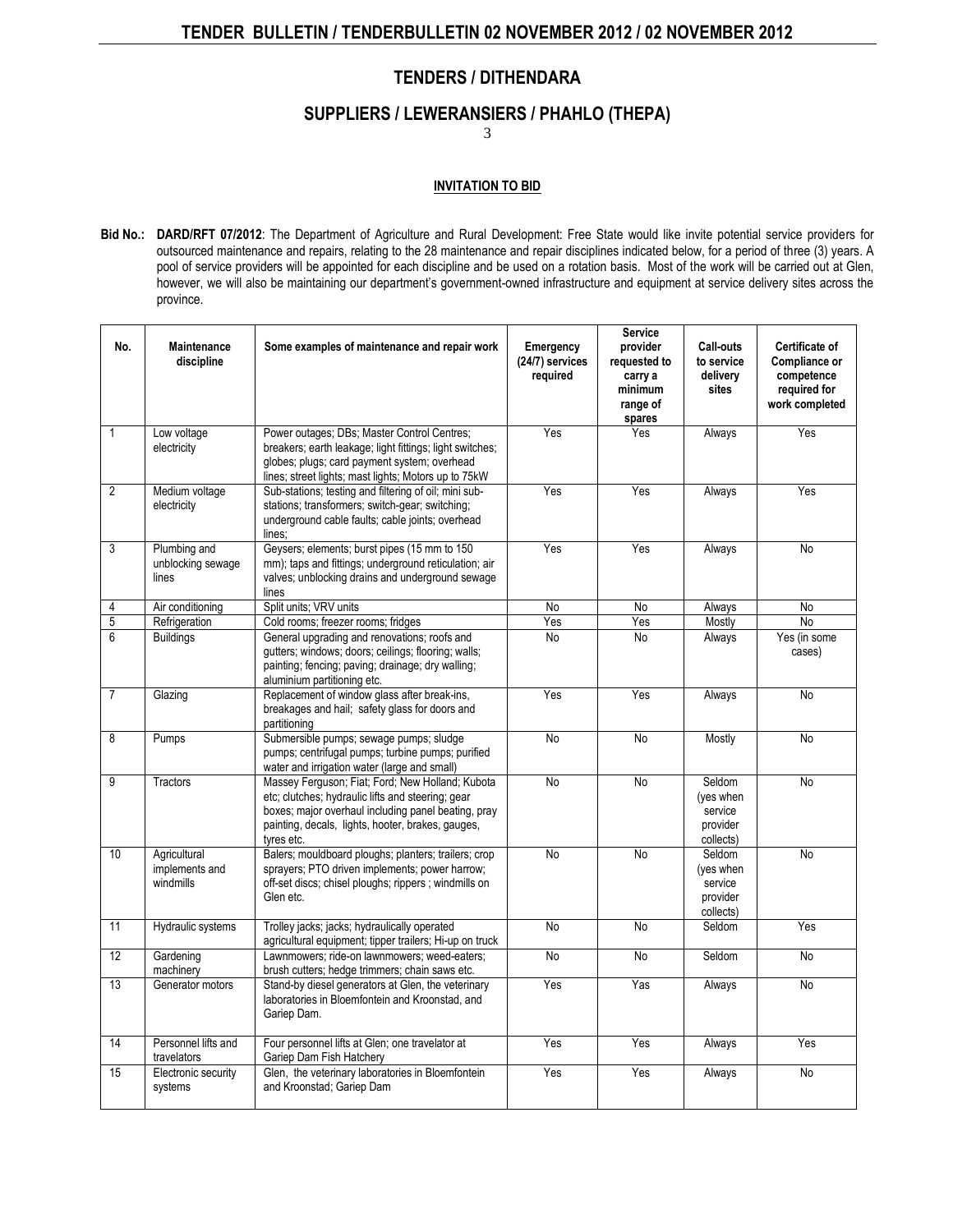#### **TENDERS / DITHENDARA**

#### **SUPPLIERS / LEWERANSIERS / PHAHLO (THEPA)**

4

| No.             | <b>Maintenance</b><br>discipline              | Some examples of maintenance and repair work                                                                                                                                        | Emergency<br>(24/7) services<br>required | <b>Service</b><br>provider<br>requested to<br>carry a<br>minimum<br>range of<br>spares | Call-outs<br>to service<br>delivery<br>sites | Certificate of<br>Compliance or<br>competence<br>required for<br>work completed |
|-----------------|-----------------------------------------------|-------------------------------------------------------------------------------------------------------------------------------------------------------------------------------------|------------------------------------------|----------------------------------------------------------------------------------------|----------------------------------------------|---------------------------------------------------------------------------------|
| 16              | Electronic fire<br>detection systems          | Smoke detectors, alarms and control panels                                                                                                                                          | <b>No</b>                                | N <sub>o</sub>                                                                         | Always                                       | Yes                                                                             |
| 17              | Fire fighting<br>equipment                    | Fire extinguishers; hose reels; Outdoor hydrants<br>and hoses across the province; annual service                                                                                   | No                                       | <b>No</b>                                                                              | Always                                       | Yes                                                                             |
| 18              | Pest control<br>services                      | Fumigation of buildings for cockroaches, fleas, ants<br>etc.; removal of bees from various parts of buildings                                                                       | No                                       | No                                                                                     | Always                                       | Yes                                                                             |
| 19              | ICT networks and<br>servers                   | Servers; switches; networks; network points                                                                                                                                         | Yes                                      | Yes                                                                                    | Always                                       | No                                                                              |
| 20              | ICT hardware and<br>audio-visual<br>equipment | Computers; notebooks; printers; business<br>machines; sound systems; data-projectors;<br>recorders etc.                                                                             | <b>No</b>                                | <b>No</b>                                                                              | Mostly                                       | <b>No</b>                                                                       |
| 21              | Telephone systems                             | Philips NEC VOIP at Glen; Philips SOHO in the<br>districts:                                                                                                                         | Yes                                      | Yes                                                                                    | Always                                       | <b>No</b>                                                                       |
| $\overline{22}$ | Locksmiths                                    | Door locks after break-ins; unlocking safes; moving<br>safes                                                                                                                        | Yes                                      | Yes                                                                                    | Mostly                                       | No                                                                              |
| 23              | Hoists and lifting<br>equipment               | Manual and electronic hoists                                                                                                                                                        | <b>No</b>                                | N <sub>o</sub>                                                                         | Mostly                                       | Yes                                                                             |
| 24              | Compressors                                   | Compressed air for workshops and laboratories                                                                                                                                       | No                                       | No                                                                                     | Always                                       | Yes                                                                             |
| 25              | Automated garden<br>irrigation systems        | Underground Hunter system with control panel and<br>pumps at Glen                                                                                                                   | No                                       | <b>No</b>                                                                              | Always                                       | <b>No</b>                                                                       |
| 26              | Laboratory<br>equipment                       | Calibration of scales; microscopes; macroscopes;<br>autoclaves etc.; servicing the Ultima 2000<br>Inductively Coupled Spectrometer (ICP) soil and<br>water analysis machine at Glen | <b>No</b>                                | N <sub>o</sub>                                                                         | Mostly                                       | Yes                                                                             |
| 27              | Dairy equipment                               | Alfa Laval dairy equipment at Glen                                                                                                                                                  | Yes                                      | Yes                                                                                    | Always                                       | No                                                                              |
| 28              | General cleaning<br>services                  | Cleaning of buildings; cleaning of sites; fire-breaks;<br>bush clearing; grass cutting; removal of rubble;<br>collecting and removal of litter                                      | <b>No</b>                                | <b>No</b>                                                                              | Always                                       | No                                                                              |

Sealed bids must be submitted or deposited into the designated tender box at Glen: Agricultural Institute, H Block Building and no telephonic, facsimile, email or late submission will be accepted. The following documents must form part of the submission:

- valid tax clearance certificate;
- **EXEC** Certified company registration certificate;
- Certified ID copies of directors;
- BEE certificate issued by accredited companies.
- Pricing schedule: Bidders are requested to indicate on the 28 pricing schedules their fees relating to: (i) Travelling cost per kilometer; (ii) Labour cost of a qualified artisan and artisan assistant for a call-out including one hour labour; (ii) Labour cost per hour of qualified artisan; (iv) Labour cost per hour of artisan assistant; (v) Labour cost per hour of a general worker; (vi) Percentage profit to be added to invoices from registered wholesalers for materials and spares purchased.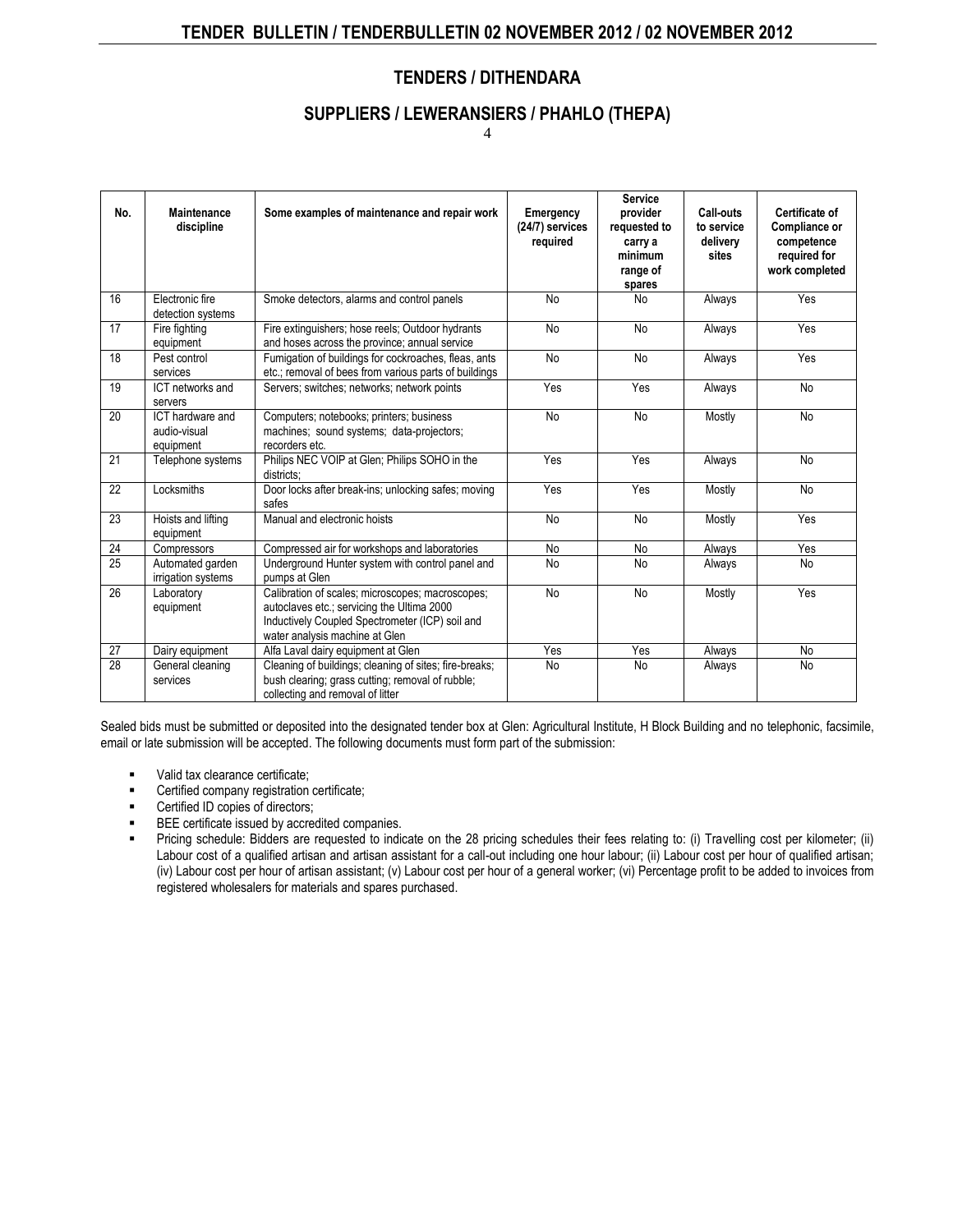#### **TENDERS / DITHENDARA**

#### **SUPPLIERS / LEWERANSIERS / PHAHLO (THEPA)**

5  $\_$  , and the set of the set of the set of the set of the set of the set of the set of the set of the set of the set of the set of the set of the set of the set of the set of the set of the set of the set of the set of th

**Price and BBBEE Evaluation criteria: 90/10** 

| Price        | 90 Points |
|--------------|-----------|
| <b>BBBEE</b> | 10 Points |

Bid should be submitted under the following arrangements;

| <b>REQUIREMENTS/INFORMATION</b>         | <b>DARD/RFT 07/2012</b>                                                           |
|-----------------------------------------|-----------------------------------------------------------------------------------|
| <b>Compulsory Briefing Session</b>      | At Auditorium, Information Building, Glen, on Monday,<br>12 November 2012 at 9:00 |
| <b>Enquiries: SCM and bid documents</b> | Ms. Lerato Mngomezulu at 051 861 8538 / 072 320 9486                              |
| Enquiries: Technical                    | Mr. J. van Berkel at 051 506 1591 / 082 558 1591                                  |
| Closing date                            | Friday 23 November 2012 at 11:00<br>Glen: Agricultural Institute                  |

Bid documents are obtainable from the Supply Chain Management office, H Block Building at Glen Agricultural Institute on Mondays, Wednesdays, and Fridays and at Head Office ABSA building, corner Elizabeth and Aliwal Street, room 419 on week days from 8:00 to 15:00 at a non-refundable cost of R500 per document.

Banking details are as follows: Holder: FSPG Agriculture, Standard Bank Acc No. 240 323 181, Branch: 055 534 00 – Central, Ref: 0002 0250

**NOTICE**

 $\_$  , and the set of the set of the set of the set of the set of the set of the set of the set of the set of the set of the set of the set of the set of the set of the set of the set of the set of the set of the set of th

#### **PLEASE TAKE NOTE: THE LAST PUBLICATION OF THE [TENDER BULLETIN](http://www.greengazette.co.za/publications/tender-bulletins) FOR THE YEAR 2012 WILL BE ON 07 DECEMBER 2012.**

**THE NEXT PUBLICATION WILL BE ON 11 JANUARY 2013.** 

\_\_\_\_\_\_\_\_\_\_\_\_\_\_\_\_\_\_\_\_\_\_\_\_\_\_\_\_\_\_\_\_\_\_\_\_\_\_\_\_\_\_\_\_\_\_\_\_\_\_\_\_\_\_\_\_\_\_\_\_\_\_\_\_\_\_\_\_\_\_\_\_\_\_\_\_\_\_\_\_\_\_\_\_\_\_\_\_\_\_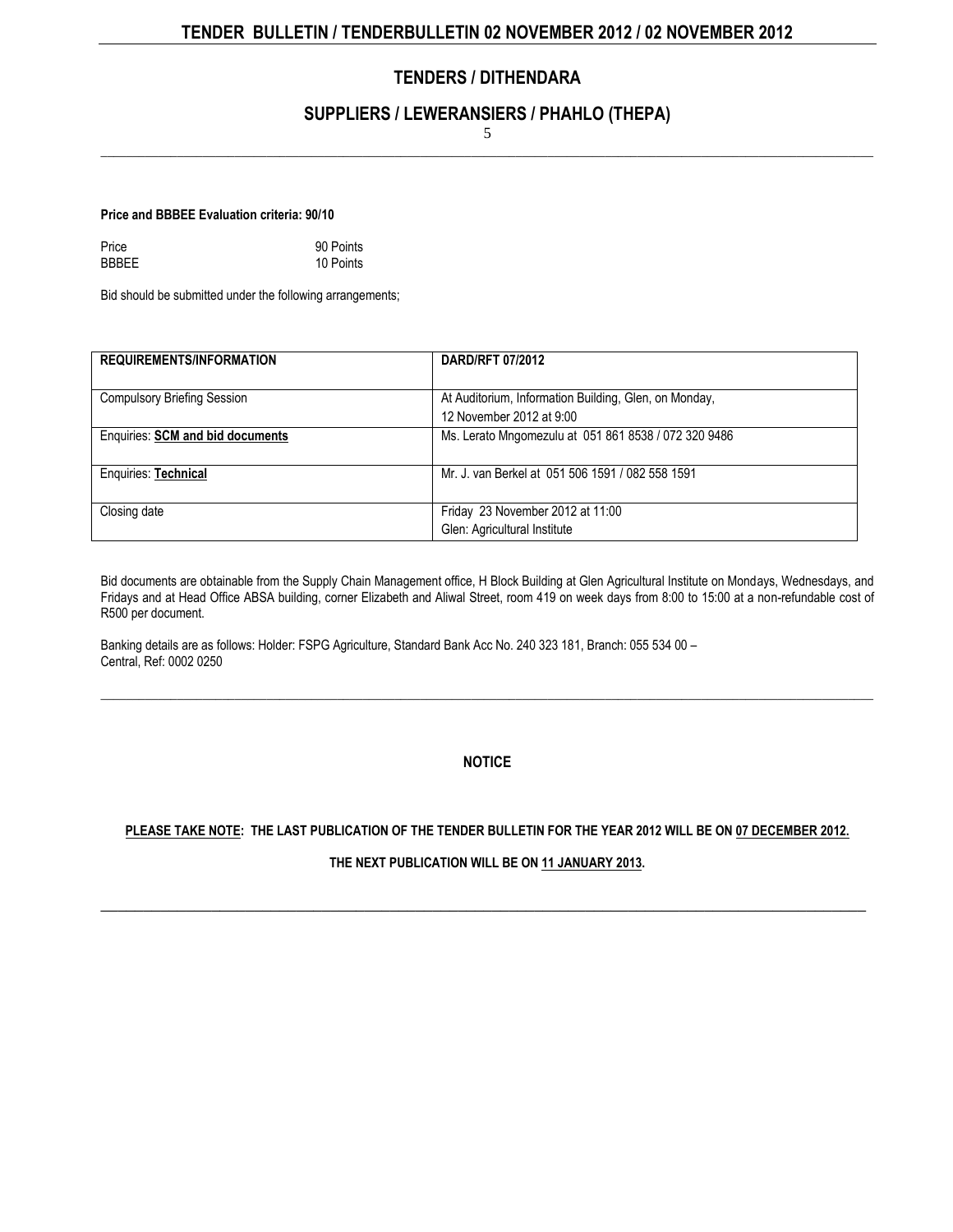## **TENDERS / DITHENDARA**

#### **SUPPLIERS / LEWERANSIERS / PHAHLO (THEPA)**

|                                                                                                                                                                                                                                                                                                                                                                                                                                                                                                                                                                                                                                    |          | 6                                                                                                                                                                                                                                                                                                                                                                                                                                                                                                                                                                                                                                            |          |  |
|------------------------------------------------------------------------------------------------------------------------------------------------------------------------------------------------------------------------------------------------------------------------------------------------------------------------------------------------------------------------------------------------------------------------------------------------------------------------------------------------------------------------------------------------------------------------------------------------------------------------------------|----------|----------------------------------------------------------------------------------------------------------------------------------------------------------------------------------------------------------------------------------------------------------------------------------------------------------------------------------------------------------------------------------------------------------------------------------------------------------------------------------------------------------------------------------------------------------------------------------------------------------------------------------------------|----------|--|
| FREE STATE TENDER BULLETIN                                                                                                                                                                                                                                                                                                                                                                                                                                                                                                                                                                                                         |          | <b>VRYSTAAT TENDERBULLETIN</b>                                                                                                                                                                                                                                                                                                                                                                                                                                                                                                                                                                                                               |          |  |
| (Published every Friday)                                                                                                                                                                                                                                                                                                                                                                                                                                                                                                                                                                                                           |          | (Verskyn elke Vrydag)                                                                                                                                                                                                                                                                                                                                                                                                                                                                                                                                                                                                                        |          |  |
| All correspondence, advertisements, etc. must be addressed to<br>the Officer in charge of the Free State Tenderbulletin, P.O. Box<br>517, Bloemfontein Tel.: No. 051 403 3139. Free Voucher copies<br>of the Free State Tenderbulletin or cuttings of advertisements are<br>NOT supplied.                                                                                                                                                                                                                                                                                                                                          |          | Alle korrespondensie, advertensies, ens. moet aan die<br>Beampte Belas met die Vrystaat Tender Bulletin, Posbus 517,<br>Bloemfontein, geadresseer word. Gratis eksemplare van die<br>Vrystaat Tender Bulletin óf uitknipsels van advertensies word<br>NIE verskaf nie.                                                                                                                                                                                                                                                                                                                                                                       |          |  |
| Subscription Rates (payable in advance)                                                                                                                                                                                                                                                                                                                                                                                                                                                                                                                                                                                            |          | Intekengeld (vooruitbetaalbaar)                                                                                                                                                                                                                                                                                                                                                                                                                                                                                                                                                                                                              |          |  |
| The subscription fee for the Free State Tender Bulletin (including<br>all Extraordinary Free State Tenderbulletins) are as follows:<br>Subscription: (Over the Counter / E-Mail)                                                                                                                                                                                                                                                                                                                                                                                                                                                   |          | Die intekengeld vir die Vrystaat Tenderbulletin (insluitend alle<br>Buitengewone Vrystaat Tender Bulletins) is soos volg:<br>Intekengeld: (Oor die Toonbank / E-Pos)                                                                                                                                                                                                                                                                                                                                                                                                                                                                         |          |  |
| Price per copy                                                                                                                                                                                                                                                                                                                                                                                                                                                                                                                                                                                                                     | R 4.30   | Prys per eksemplaar                                                                                                                                                                                                                                                                                                                                                                                                                                                                                                                                                                                                                          | R 4.30   |  |
| Half-yearly                                                                                                                                                                                                                                                                                                                                                                                                                                                                                                                                                                                                                        | R 106.00 | Halfjaarliks                                                                                                                                                                                                                                                                                                                                                                                                                                                                                                                                                                                                                                 | R 106.00 |  |
| Annually                                                                                                                                                                                                                                                                                                                                                                                                                                                                                                                                                                                                                           | R 212.00 | Jaarliks                                                                                                                                                                                                                                                                                                                                                                                                                                                                                                                                                                                                                                     | R 212.00 |  |
| <b>Subscription (Post)</b>                                                                                                                                                                                                                                                                                                                                                                                                                                                                                                                                                                                                         |          | Intekengeld: (Pos)                                                                                                                                                                                                                                                                                                                                                                                                                                                                                                                                                                                                                           |          |  |
| Price per copy                                                                                                                                                                                                                                                                                                                                                                                                                                                                                                                                                                                                                     | R 12.40  | Prys per eksemplaar                                                                                                                                                                                                                                                                                                                                                                                                                                                                                                                                                                                                                          | R 12.40  |  |
| Half-yearly                                                                                                                                                                                                                                                                                                                                                                                                                                                                                                                                                                                                                        | R 307.90 | Half-yearly                                                                                                                                                                                                                                                                                                                                                                                                                                                                                                                                                                                                                                  | R 307.90 |  |
| Annually                                                                                                                                                                                                                                                                                                                                                                                                                                                                                                                                                                                                                           | R 615.80 | Jaarliks                                                                                                                                                                                                                                                                                                                                                                                                                                                                                                                                                                                                                                     | R 615.80 |  |
| Closing time for acceptance of copy                                                                                                                                                                                                                                                                                                                                                                                                                                                                                                                                                                                                |          | Sluitingstyd vir die Aanname van Kopie                                                                                                                                                                                                                                                                                                                                                                                                                                                                                                                                                                                                       |          |  |
| Stamps are not accepted                                                                                                                                                                                                                                                                                                                                                                                                                                                                                                                                                                                                            |          | Seëls word nie aanvaar nie                                                                                                                                                                                                                                                                                                                                                                                                                                                                                                                                                                                                                   |          |  |
| All advertisement must reach the Officer in Charge of the Free<br>State Tender Bulletin not later than 16:00, three working days<br>prior to the publication of the Bulletin. Advertisements received<br>after that time will be held over for publication in the issue of the<br>following week, or if desired by the advertiser, will be inserted in<br>the current issue as a "Late Advertisement". In such case the<br>advertisement must be delivered to the Officer in Charge not<br>later than 08:00 on the Tuesday preceding the publication of<br>the Bulletin and double rate will be charged for that<br>advertisement. |          | Alle advertensies moet die Beampte Belas met die Vrystaat<br>Tenderbulletin bereik nie later nie as 16:00, drie werksdae<br>voordat die Bulletin uitgegee word. Advertensies wat na<br>daardie tyd ontvang word, word oorgehou vir publikasie in die<br>uitgawe van die volgende week, of as die adverteerder dit<br>verlang, sal dit in die Bulletin wat op die pers is as 'n "Laat<br>Advertensie" geplaas word. In sulke gevalle moet die<br>advertensie aan die Beampte oorhandig word nie later nie as<br>08:00 op die Dinsdag van die week voordat die Bulletin<br>gepubliseer word en dubbeltarief sal dié advertensie gevra<br>word. |          |  |
| A "Late Advertisement" will not be inserted as such without<br>definite instructions from the advertiser.                                                                                                                                                                                                                                                                                                                                                                                                                                                                                                                          |          | 'n "Laat Advertensie" sal nie sonder definitiewe instruksies<br>van die Adverteerder as sodanig geplaas word nie.                                                                                                                                                                                                                                                                                                                                                                                                                                                                                                                            |          |  |
| <b>Advertisement Rates</b>                                                                                                                                                                                                                                                                                                                                                                                                                                                                                                                                                                                                         |          | Advertensietariewe                                                                                                                                                                                                                                                                                                                                                                                                                                                                                                                                                                                                                           |          |  |
|                                                                                                                                                                                                                                                                                                                                                                                                                                                                                                                                                                                                                                    |          |                                                                                                                                                                                                                                                                                                                                                                                                                                                                                                                                                                                                                                              |          |  |
| Notices required by Law to be inserted in the Tender-bulletin:<br>R27.90 per centimetre or portion thereof, single column.                                                                                                                                                                                                                                                                                                                                                                                                                                                                                                         |          | Kennisgewings wat volgens Wet in die Tenderbulletin geplaas<br>moet word: R27.90 per sentimeter of deel daarvan,<br>enkelkolom.                                                                                                                                                                                                                                                                                                                                                                                                                                                                                                              |          |  |
| <b>NUMBERING OF TENDER BULLETIN</b>                                                                                                                                                                                                                                                                                                                                                                                                                                                                                                                                                                                                |          | <b>NOMMERING VAN TENDER BULLETIN</b>                                                                                                                                                                                                                                                                                                                                                                                                                                                                                                                                                                                                         |          |  |
| You are hereby informed that the numbering of the Provincial Gazette<br>/Tender Bulletin and notice numbers will from 2010 coincide with the<br>relevant financial year. In other words, the chronological numbering<br>starting from one will commence on or after 1 April of every year.                                                                                                                                                                                                                                                                                                                                         |          | U word hiermee in kennis gestel dat die nommering van die<br>Provinsiale Koerant / Tender Bulletin en kennisgewingnommers<br>vanaf 2010 met die betrokke boekjaar sal ooreenstem. Met ander<br>woorde, die kronologiese nommering beginnende met een, sal op of<br>na 1 April van elke jaar begin.                                                                                                                                                                                                                                                                                                                                           |          |  |